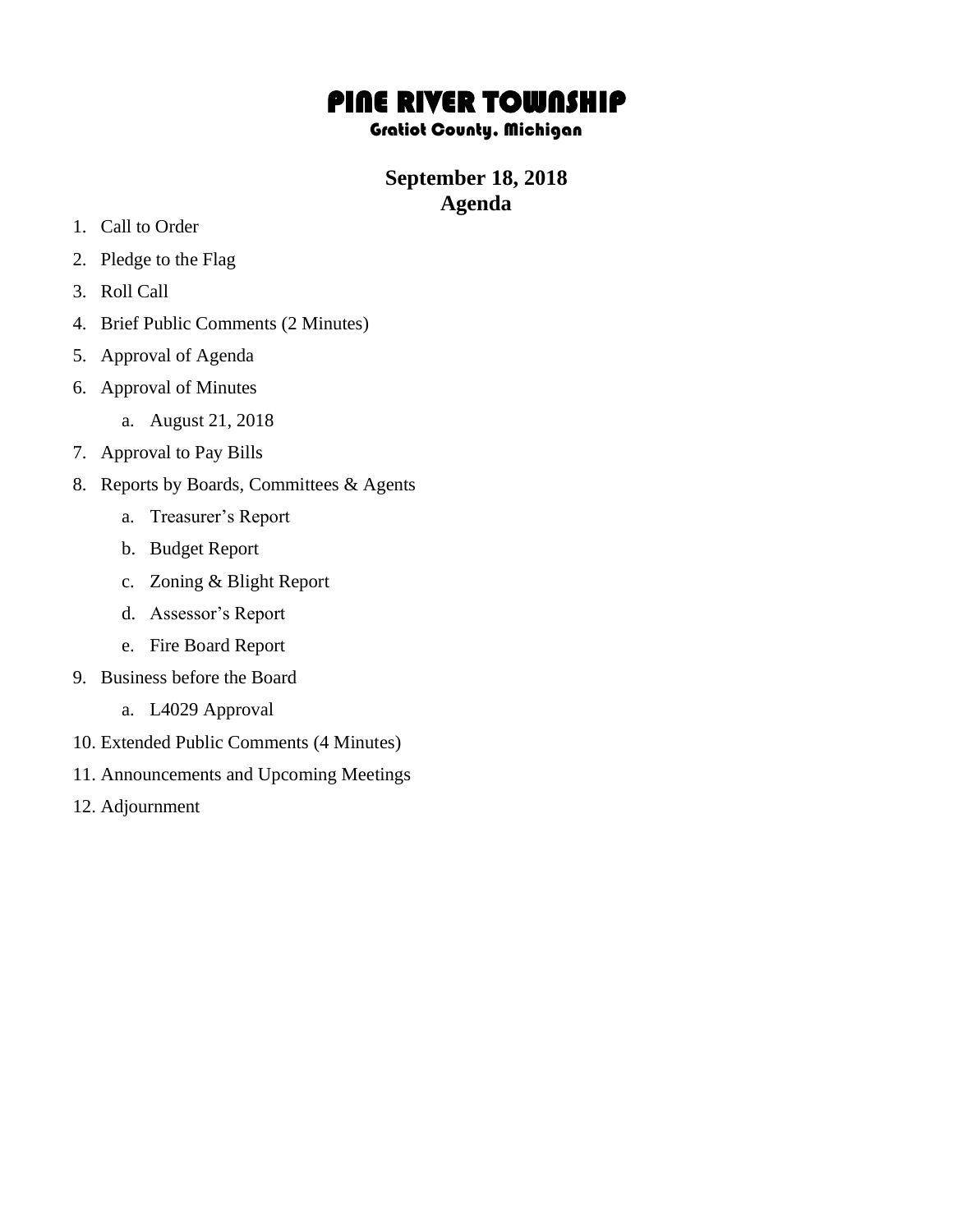## **MINUTES OF THE PINE RIVER TOWNSHIP BOARD MONTHLY MEETING SEPTEMBER 18, 2018**

- 1) The regular monthly meeting of the Pine River Township Board was called to order at 7:05 P.M. by Supervisor Beeson at the Township Hall.
- 2) Pledge the flag: The board and the public said the pledge to the flag.
- 3) Roll Call: Baker: present, Best: present, Moeggenborg: present, Beeson: present, Whitmore: present. (5) Board members present, (0) absent.
- 4) Brief Public comments (2 minutes):

Chuck Murphy provided information about the Republican Party Headquarters in Downtown Alma at previous Pizza One building, 128 E. Superior St. Beeson introduced and all welcomed new Office Administrator, Tina Hindall.

5) Approve the Agenda:

Motion by Moeggenborg: second by Baker: to approve the agenda as presented. All present board members approved. Motion carried 5-0.

6) Approve the Minutes:

Motion by Moeggenborg: second by Best: to approve the Regular Meeting Minutes of August 21, 2018 as presented. All present board members approved. Motion carried 5-0.

7) Approval to Pay Bills:

Motion made by Baker: second by Moeggenborg: to pay bills as presented in the amount of \$15,235.38. All present board members approved. Motion carried 5-0.

- 8) Reports by Boards, Committees & Agents
	- a) Treasurers Report Discussion: Board Reviewed, Bank Reconciliations have been received and reviewed by all present. Placed on file.
	- b) Budget Report Discussion: report placed on file.
	- c) Zoning & Blight Officer Discussion.
	- d) Assessor Report no report.
	- e) Fire Services no report.
- 9) Business before the Board
	- a) L4029 Approval
		- i)Motion made by Best: second by Baker: to approve the signing of 2018 Tax Request Form. All present board members approved. Motion carried 5-0.
- 10) Extended Public Comments (4 Minutes)

a) Discussion of upcoming election and the Special Assessment millage. Motion made by Baker: second by Best: to approve sending a mailer to all Pine River Township Residents in regards to upcoming fire millage wording and provide facts. All present board members approved. Motion carried 5-0.